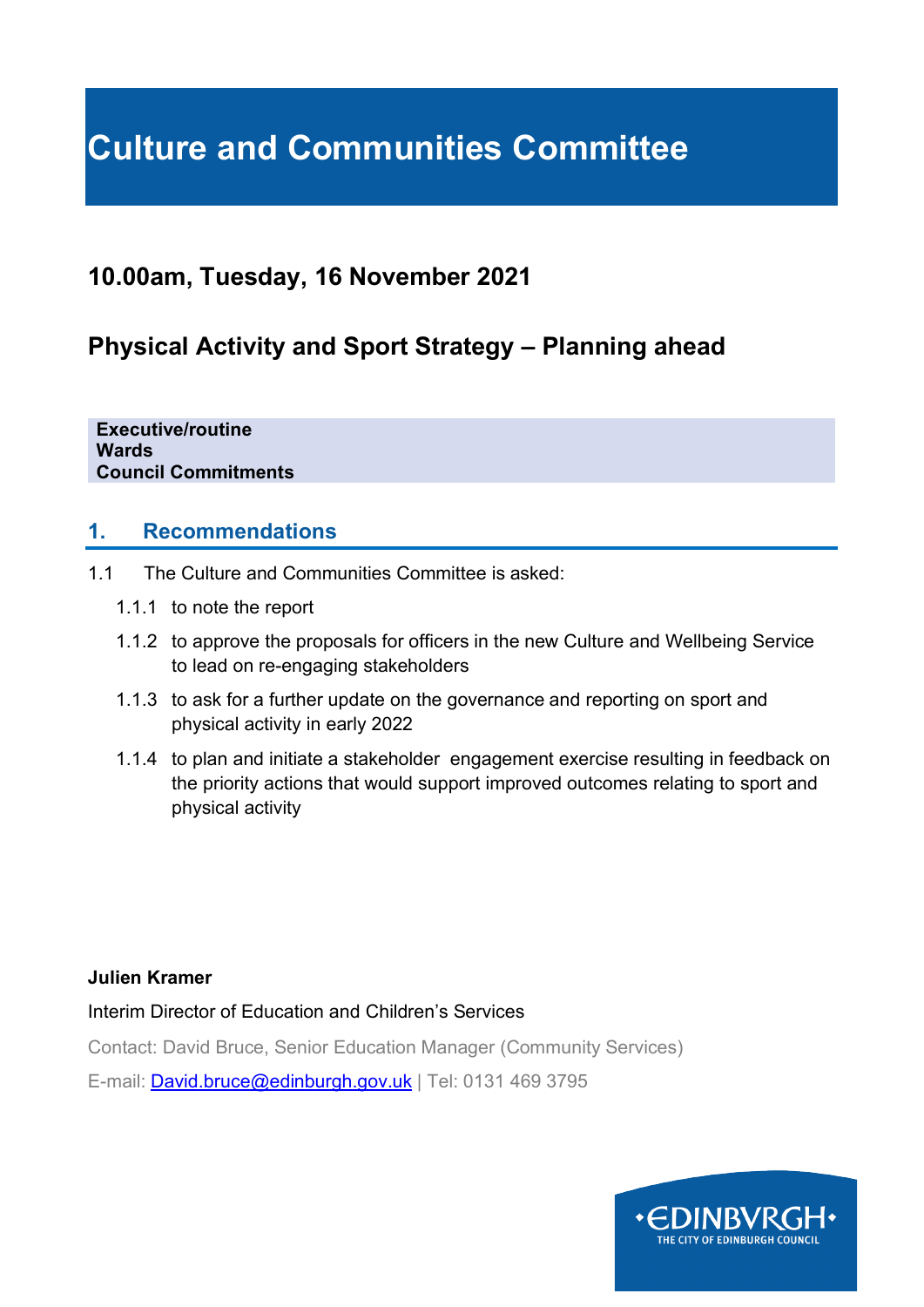# **Physical Activity and Sports Strategy – planning ahead**

#### **2. Executive Summary**

2.1 This report has been written in response to approval being given to a motion submitted by Cllr Osler at the Culture and Communities Committee on 14<sup>th</sup> September 2021 and provides a position statement and proposals for approval.

#### **3. Background**

- 3.1 The motion referred to in 2.1 noted that no update has been provided since 2019 on any of the following:
	- 3.1.1 Establishing a new Physical Activity and Sport Strategy
	- 3.1.2 A city wide plan for the Edinburgh Physical Activity Partnership
	- 3.1.3 A communication plan that celebrates the good practice that already exists the city
	- 3.1.4 The allocation of CEC office time to support the Physical Activity Alliance **Groups**
- 3.2 The motion noted concern about the lack of progress on these important initiatives, whilst acknowledging some delay due to Covid19

 The motion requested a further report on each of the areas above and for a progress report and timeline for completion in each case

3.3 This report provides a position statement and proposals for progressing this work within a new and emerging Senior Management Structure and new roles and responsibilities within the Place Directorate

#### **4. Main report**

4.1 In November 2019 the Council and its partners e.g. Sportscotland, NHS Lothian, Edinburgh Leisure, HE/FE, Clubsport Edinburgh, and others were committed to progressing all of the activities set out in section 3 but the impact of Covid 19 effectively resulted in all of that activity being suspended. All of the partners felt that their priorities were to manage the impact of the pandemic on their core business and to dedicate their energies and resources on that challenge. Some organisations furloughed staff and others directed staff to emergency response activity.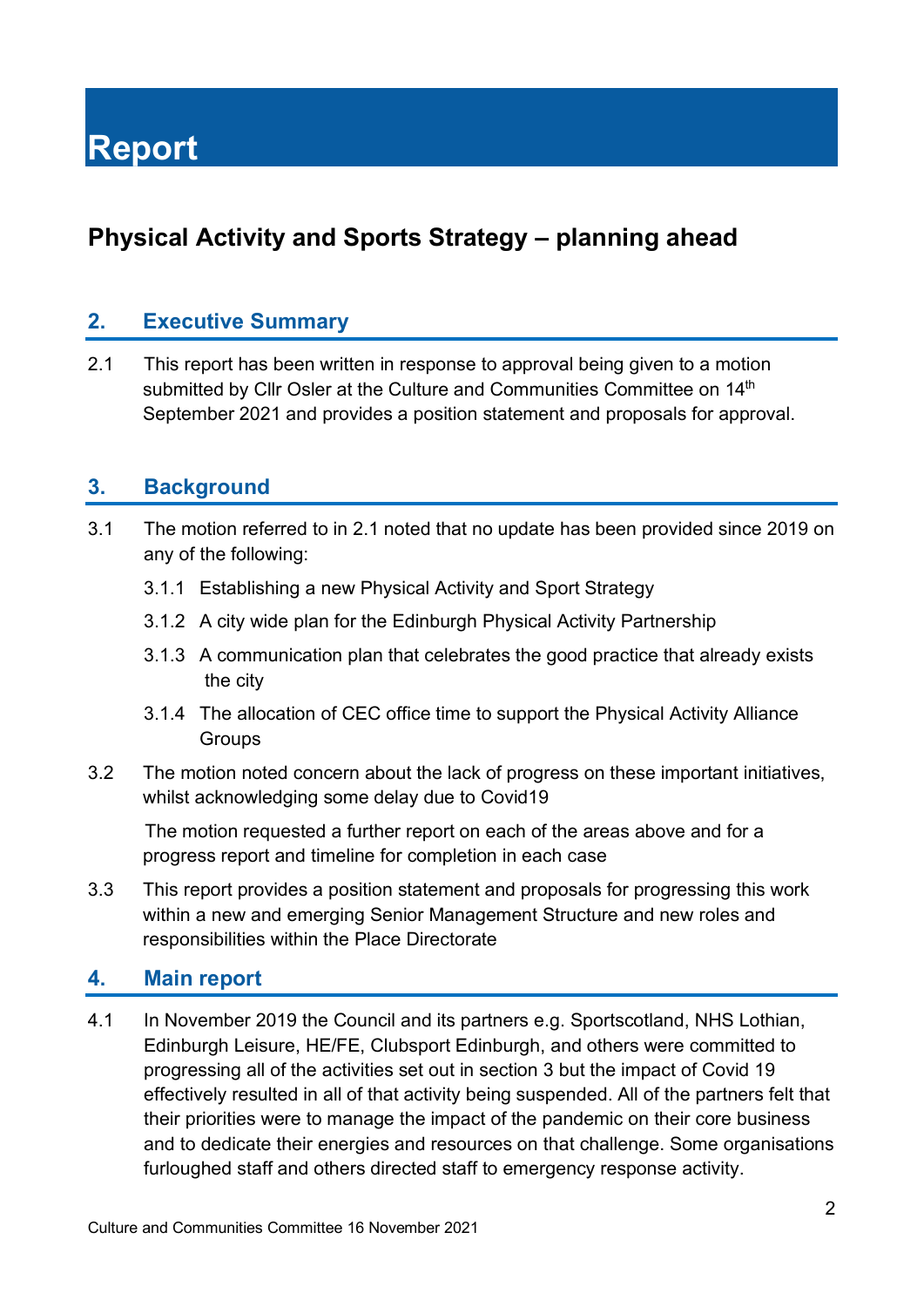- 4.2 The work on establishing a new Physical Activity and Sport Strategy was suspended as was the work on creating a plan for the Edinburgh Physical Activity Partnership .
- 4.3 Without the ability of partners to contribute there has been no progress on agreeing a shared communication about good practice although the Committee will have seen articles in the Business bulletin that will have highlighted good work being led by CEC
- 4.4 There has been no need to deploy CEC officer time to support local Physical Activity Alliance Groups as they have not operated during the pandemic.
- 4.5 The Council has agreed a new Senior Management structure this now places the responsibility for non-school sport, the relationship management with Edinburgh Leisure and working with NHS Lothian in the portfolio of the newly appointed Service Director of Culture and Wellbeing within Place Directorate.
- 4.6 There is now an opportunity to re-open and re-engage partners in the discussion and planning required for responding to previously identified, new and emerging priorities for Sport and Physical Activity .One of the key areas of discussion will be whether there is more to be gained by locating ambitions for Sport and Physical Activity in a wider and more integrated Wellbeing Strategy.

## **5. Next steps**

- 5.1 Partners that were involved in the historical Sports Partnership group will be invited to reconvene to review and assess whether the previous priorities and themes highlighted in the Culture and Communities Committee report Nov 2019 are still current and what new issues have emerged in the last 2 years .The Sports Partnership group will report back on agreed priorities and actions for 2022/23 in two cycles.
- 5.2 Discussions will take place with NHS Lothian colleagues and others and monitoring will be established at locality and city wide level to report on increased opportunities for people to be active.
- 5.3 Stakeholders across the city will be invited to participate in an engagement exercise that will help identify the current and emerging priorities to address within Sport and Physical activity .This will help inform the creation of a new strategy and a plan that will see actions against those priorities and performance measures agreed that can be reported on an annual basis.

#### **6. Financial Impact**

6.1 There are no financial impacts arising out of the proposals being recommended.